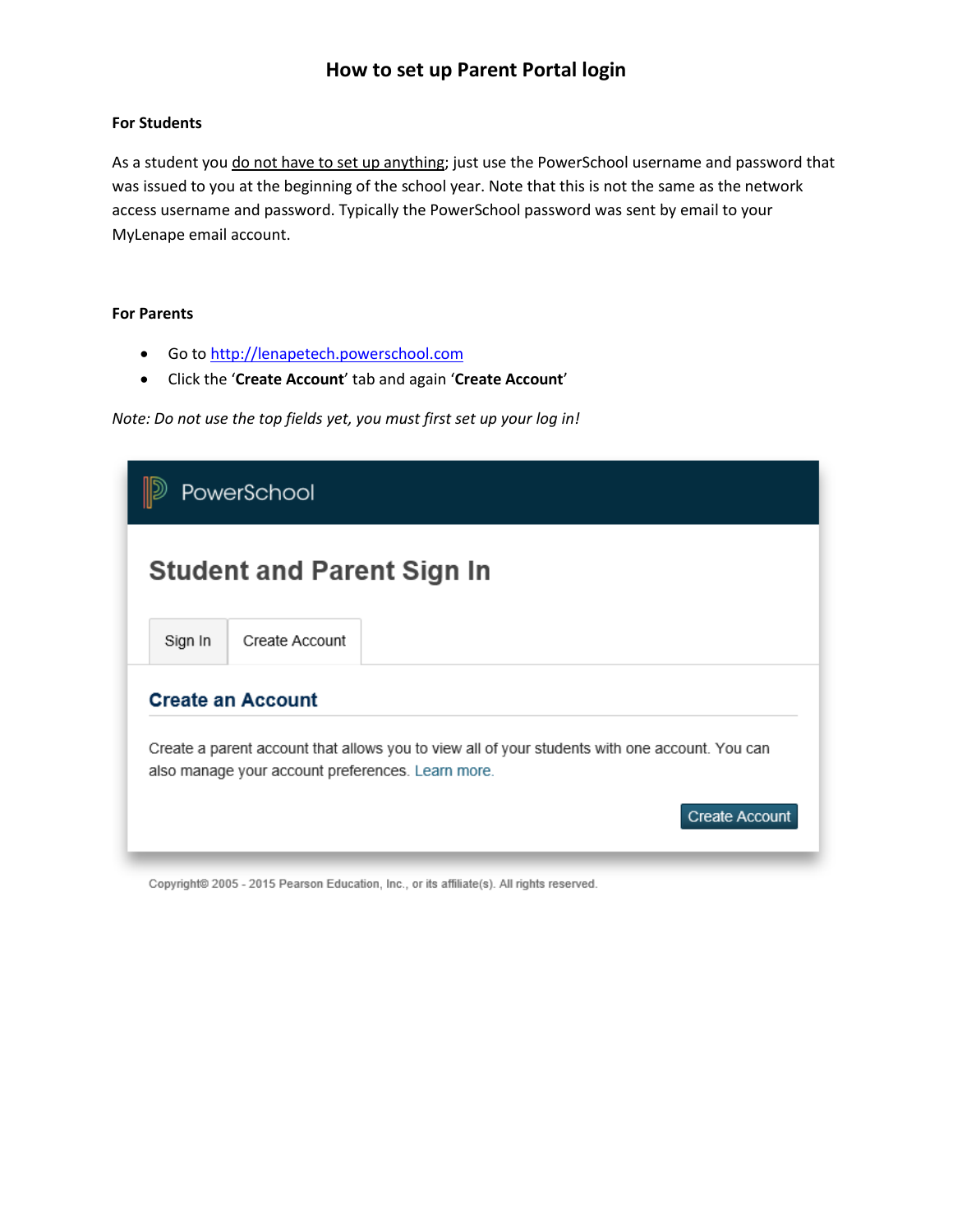# **How to set up Parent Portal login**

### **Fill in the fields;**

- Your Name
- Your email address
- In 'Desired User Name' design a username you want to use. You may use **any** name **except** the Access ID.
- Design a password
- In the 'Student name' field under 'Link Students to Account' field, fill in your child's name.

| PowerSchool                                                                                                                       |                                |  |  |
|-----------------------------------------------------------------------------------------------------------------------------------|--------------------------------|--|--|
| <b>Create Parent Account</b>                                                                                                      |                                |  |  |
|                                                                                                                                   |                                |  |  |
| <b>First Name</b>                                                                                                                 | John                           |  |  |
| <b>Last Name</b>                                                                                                                  | Doe:                           |  |  |
| Email                                                                                                                             | jdoe@email.com                 |  |  |
| <b>Desired Username</b>                                                                                                           | johndoe                        |  |  |
| Password                                                                                                                          | <b>Strong</b><br>.             |  |  |
| <b>Re-enter Password</b>                                                                                                          |                                |  |  |
| Password must:                                                                                                                    | •Be at least 6 characters long |  |  |
| <b>Link Students to Account</b>                                                                                                   |                                |  |  |
| Enter the Access ID, Access Password, and Relationship for each student you wish to add to<br>your Parent Account<br>$\mathbf{1}$ |                                |  |  |
| <b>Student Name</b>                                                                                                               | Alice Walden                   |  |  |
| <b>Access ID</b>                                                                                                                  | 123456                         |  |  |
| <b>Access Password</b>                                                                                                            |                                |  |  |
| Relationship                                                                                                                      | <b>Father</b><br>◡             |  |  |
|                                                                                                                                   |                                |  |  |